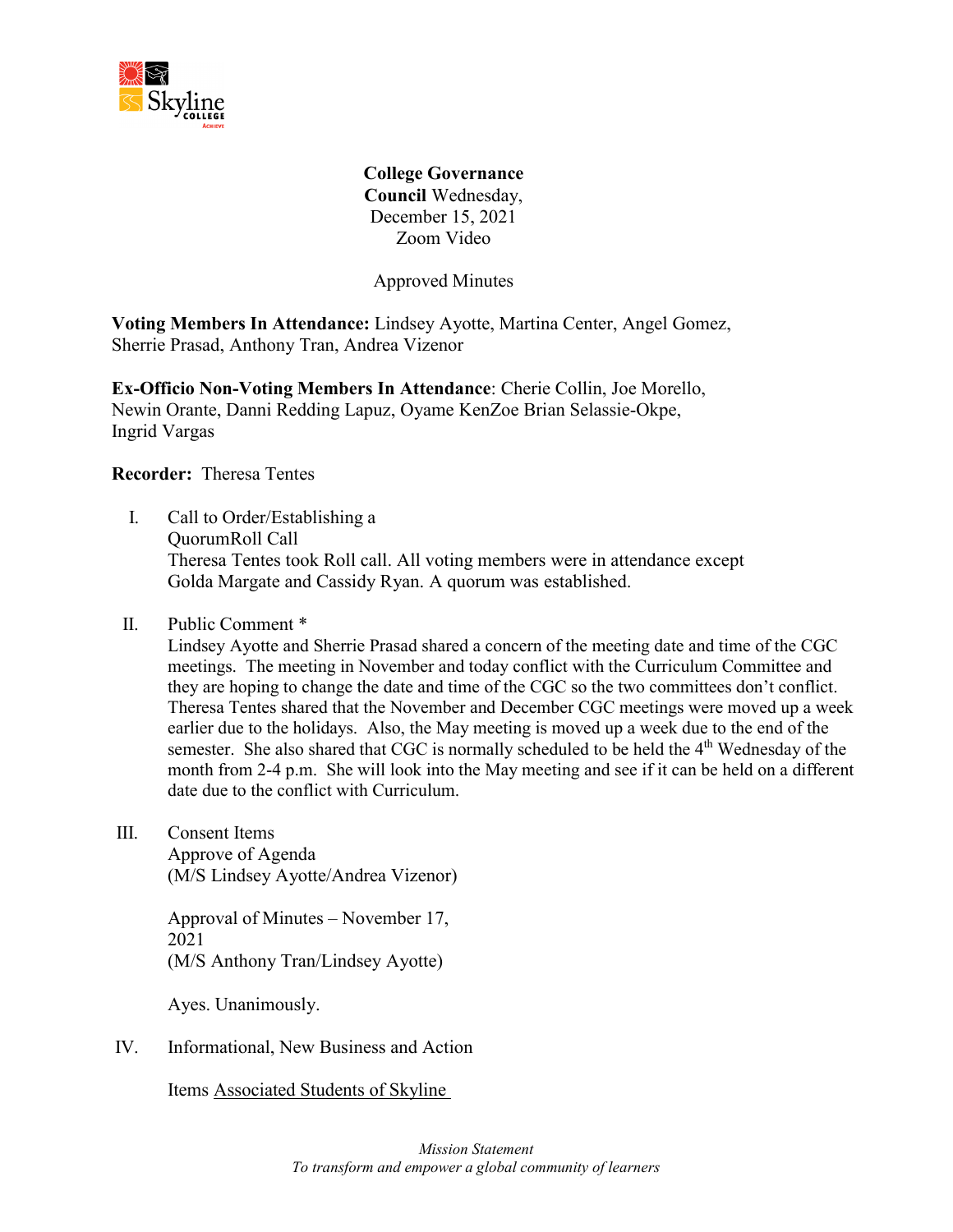

 $Collect – 15 minutes$ 

a. ASSC Report **Anthony Tran / Angel Gomez** 

President of ASSC, Anthony Tran, provided a brief report. He shared that in the Spring a meeting regarding safety will be scheduled. Also, Angel Gomez, Vice President of ASSC, wished the committee a happy holiday.

At the conclusion of the ASSC report, Vice President Joe Morello shared that he is continuing to work on existing sources for Student Assistant funds.

Classified Senate – 15 Minutes a. Classified Senate Report Sherrie Prasad/Golda Margate

Sherrie Prasad, President of Classified Senate, reported to the Executive Board just sent the application for the Classified Leadership Institute (SCCLI) Cohort. There was a delay in sending the application to the Senate because the Executive Board felt they needed additional input from the Senate in developing the programming specifically the leadership topics of the program. A survey was sent out to the Senate and with the feedback, the Executive Board decided on the topics. The application is due on January 14, 2022 and once the application is received, the application will be sent to the Classified Professional's respective Supervisors for review and approval. The first orientation meeting for SCCLI will be on January 28, 2022.

She also provided an update regarding the annual Classified Student Scholarship. Sherrie thanked all those that donated towards the scholarship. Classified Senate raised \$1,855 funds for the scholarship. Their goal was \$2,000. The scholarship fund is strictly used for student scholarship.

Sherrie thanked all the Classified Professionals for returning to work this past semester.

Academic Senate - 15 Minutes a. Academic Senate Report Lindsey Ayotte/Cassidy Ryan

President of Academic Senate Lindsey Ayotte shared that Kim Saccio will be stepping down as Academic Senate Secretary. The Academic Senate thanked Kim for her service and help with onboarding her replacement Jessica Truglio. Jessica will be serving the remainder of the secretary term (Spring 2022-Spring 2023).

Lindsey also shared that the Academic Senate has an article in the Skyline Shines which highlights what Academic Senate has accomplished this semester and our future goals: [https://skylineshines.skylinecollege.edu/uncategorized/academic-senate-fall-2021](https://skylineshines.skylinecollege.edu/uncategorized/academic-senate-fall-2021-semester-in-review/) [semester-in-review/](https://skylineshines.skylinecollege.edu/uncategorized/academic-senate-fall-2021-semester-in-review/)

Management Council – 15 Minutes a. Management Council Report Andrea Vizenor/Martina Center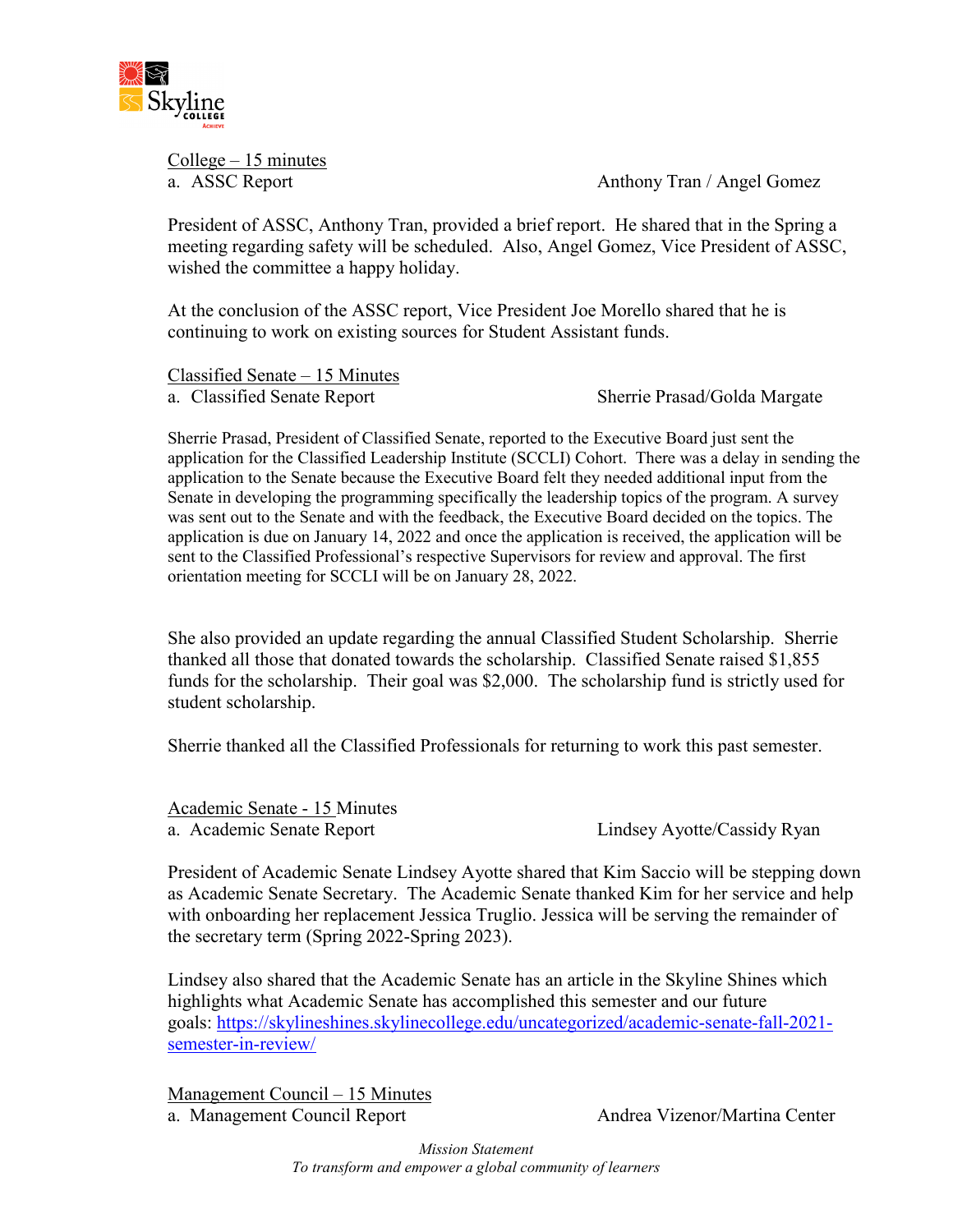

Andrea Vizenor, Dean of SPWD, reported that the Managers Council met yesterday. They spoke about burn out and strategies for the coming year. She thanked everyone for great work this semester. Andrea and Martina wished everyone a happy holiday.

Administration – 45 Minutes

a. President's Update Dr. Melissa Moreno

No report

b. Administrative Services Update Joe Morello

i. HSEPC Update

Joe Morello, Vice President of Administrative Services provided a report about the HSEPC. The Skyline College Health, Safety and Emergency Preparedness Committee met on Thursday, December  $2<sup>nd</sup>$  and voted on 8 recommendations bought forward by AFT related to COVID 19 and our return to campus for consideration by the District Safety Committee. All recommendations were approved and on Monday, December 6<sup>th</sup>, the District Safety Committee reviewed and discussed the recommendations. A response was forwarded to the committee on Tuesday, December 14<sup>th</sup>. He thanked the committee for their work in putting together and voting on the recommendations. Important issues were surfaced and discussed at the district. Given that the situation with COVID remains fluid, the recommendations are important so the issues and concerns raised are documented and being considered.

[https://skylinecollege.edu/collegegovernancecouncil/assets/documents/agendasminut](https://skylinecollege.edu/collegegovernancecouncil/assets/documents/agendasminutes/2021_2022/AFTRecommendationsHSEPCRevResponses.pdf) [es/2021\\_2022/AFTRecommendationsHSEPCRevResponses.pdf](https://skylinecollege.edu/collegegovernancecouncil/assets/documents/agendasminutes/2021_2022/AFTRecommendationsHSEPCRevResponses.pdf)

ii. SPARC Update

Joe also provided a report on SPARC. The Strategic Planning and Resource Committee (SPARC) met on Thursday, December  $9<sup>th</sup>$  and he presented an update on the Classified / Management position prioritization process for 2021-2022. SPARC had no Fund 1 dollars to allocate toward positions. The positions funded were done so with one-time fund sources and would need to be institutionalized in future budget years. The primary source of funding is from the Board of Trustees Free SMCCD initiative. Funds from that initiative were able to cover the following positions: Dual Enrollment (2-Program Service Coordinators and 1-Retention Specialist), Promise Scholars (2-Counseling Faculty and 1-Program Service Coordinator) Admissions and Records (1-AR III serving both Promise Scholars and Dual Enrollment).

[https://skylinecollege.edu/collegegovernancecouncil/assets/documents/agendasminut](https://skylinecollege.edu/collegegovernancecouncil/assets/documents/agendasminutes/2021_2022/SKY_2021-22%20Classified%20and%20Manager%20Request_Final_SPARC.pdf) [es/2021\\_2022/SKY\\_2021-](https://skylinecollege.edu/collegegovernancecouncil/assets/documents/agendasminutes/2021_2022/SKY_2021-22%20Classified%20and%20Manager%20Request_Final_SPARC.pdf)

[22%20Classified%20and%20Manager%20Request\\_Final\\_SPARC.pdf](https://skylinecollege.edu/collegegovernancecouncil/assets/documents/agendasminutes/2021_2022/SKY_2021-22%20Classified%20and%20Manager%20Request_Final_SPARC.pdf)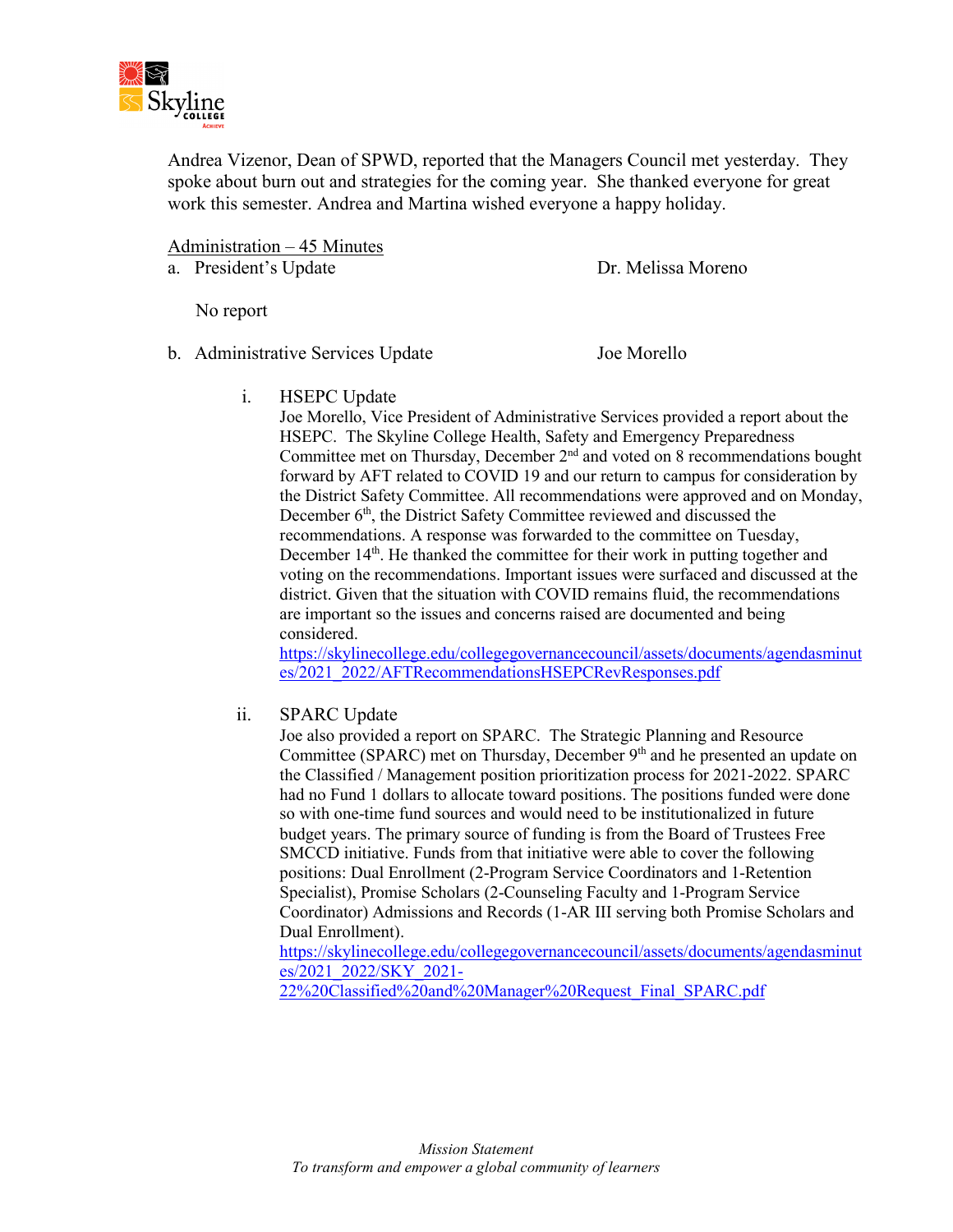

c. Instructional Update **Danni Redding Lapuz** 

Danni Redding Lapuz, Interim Vice President of Instruction, provided a report. She would like to share with you some steps that the College has taken to build collaboration, streamline processes to move toward a paperless campus, and provide our college community with information that will help the College as we serve our Skyline College students.

## **FTEFAC Committee Structure**

We have completed the Full-time Faculty prioritization process for the 2021-2022 year and she wanted to share some changes that we made this Fall. First, we shifted the leadership of this committee from a VP of Instruction led process to a co-chair model with the Academic Senate VP collaboratively leading (kudos to VP Cassidy Ryan-White). The faculty serving on the committee were charged with ranking positions based on overall college need to best serve students. Per faculty request, we adapted our process to allow committee discussion during the prioritization work and utilized PRIE data, division justification documentation, and dean presentations to inform our ranking. The FTEFAC prioritization was presented to Academic Senate, SPARC, and College Governance Counsel in November to ensure that constituency groups and our campus community were informed. Toward continued improvement, the FTEFAC Committee debriefed our process and made the following recommendations for next year:

- Committee membership will be for a period of three (3) years
- Full-time Faculty Request Form will be amended to include the number of years the positions has been previously requested
- Campus-wide Position Presentations will be opened up to include faculty and deans

Thank you to all who served on this committee and a special acknowledgement of Sherrie Prasad for her organization and support.

### **Adobe Sign/Paperless Campus**

The Office of Instruction, in collaboration with our Evaluation Guidance Committee and Academic Senate, launched an Adobe Sign evaluation process in Fall 2021. Our goal was to have all evaluation documentation processed and signed through Adobe Sign to streamline the signature process and promote a paperless campus. Angelica Mendoza, of the Office of Instruction, create a series of [training videos and step-by-step guides](https://skylinecollege.edu/instructionoffice/adobesign-facultyevaluationtemplates.php) to assist faculty in employing Adobe Sign. She also worked collaboratively with CTTL to provide support across our campus to those needing assistance in applying this new technology. In response to the great demand, Angelica also created a training for Division Assistants to expand the use of [Adobe Sign E-Signature](https://skylinecollege.edu/instructionoffice/adobesign-esignature.php) across the campus for various paperwork processes. Skyline College is emerging as a leader in this effort across our district and we want to thank all of you for embracing this technology. A special kudos to Angelica Mendoza for her leadership and innovation.

### **Enrollment Report**

Our Academic Senate has requested that enrollment data be shared with faculty. We are excited to make this information available and each Monday our PRIE office will send out an enrollment report that includes scheduled courses and the number of students enrolled and waitlisted for each course section. The reports are dense, including complexities such as cross-listed sections, cohort sections, WSCH, FTES, FTEF, and load. We felt it was important to share this data so that our campus community can build

*Mission Statement To transform and empower a global community of learners*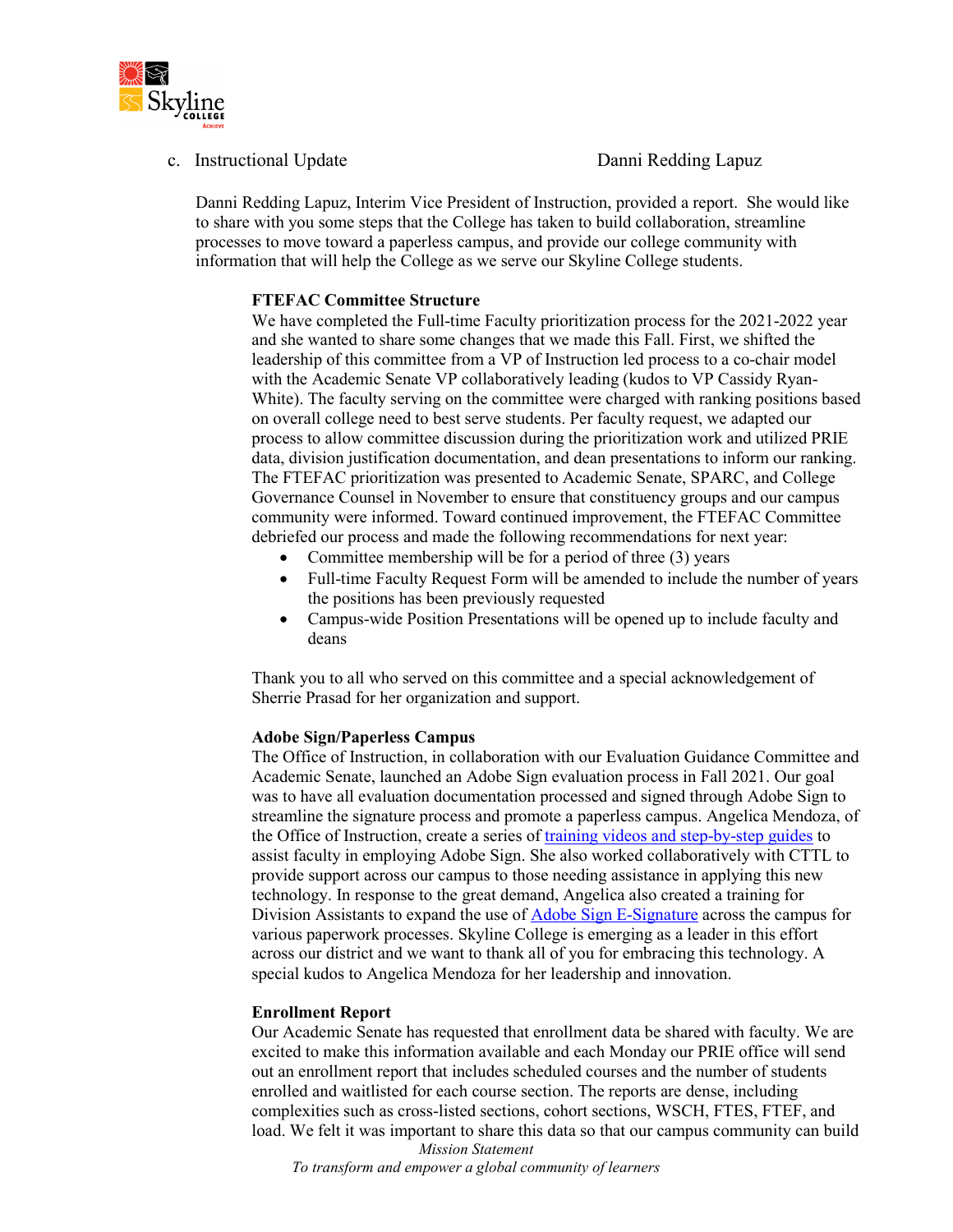

a comprehensive understanding of our course schedule and enrollment patterns. I invite you to reach out to the Instruction office for any questions you may have interpreting the enrollment report.

### *Students First* **Course Cancellation Strategy**

At the request of our Academic Senate, a Task Group was convened in Fall 2021 with representation of our constituency groups, Associated Students, Classified Senate, Academic Senate, Management Council, and our Instructional Deans to discuss our course cancellation process. The group came together for two sessions to share experiences and expand their understanding of the Instructional Dean's work collaboratively building and managing our course schedules. From our discussions it was clear that great care is taken in our processes and that decisions to cancel a course are nuanced and complex. To ensure that our campus community is aware of the considerations and processes that deans employ, we have created our [Students First](https://skylinecollege.edu/instructionoffice/studentsfirstcoursecancellationstrategy.php)  [Course Cancellation Strategy.](https://skylinecollege.edu/instructionoffice/studentsfirstcoursecancellationstrategy.php) As a college, we are dedicated to providing our students access to an excellent educational experience and our instructional teams strive to ensure that students are able to meet their educational goals.

d. Student Services Dr. Newin Orante

Dr. Newin Orante, Vice President of Student Services provided an update. The Spring semester will begin January 18, 2022. The College is in the middle of registration at the moment. Student Services is preparing for the return. The office hours of the Student Services departments will be posted and announced for the coming Spring semester.

e. Planning Research and Institutional Effectiveness Ingrid Vargas Update

Dean Ingrid Vargas provided a report regarding The Peoples College Initiative. The Peoples College Initiative (PCI) had a very positive response to the call for Skyline College community members to join one of the 4 PCI Task Groups created by the CGC on September 22, 2021. More than 75 people have come forward to participate, and the tentative member lists have been submitted to Academic Senate and CSEA for approval. The first Task Group meetings are expected to be held on Flex Day, January 13, 2022.

f. Equity Institute Update Dr. O'KenZoe Brian Selassie-Okpe

Dr. O'KenZoe shared that the Equity Institute recently had its first Equity Master Class titled Equity and Practices. The event went very well and he thanked Andrea Vizenor who assisted with navigating the logistics in the planning of the event.

Dr. O'KenZoe reported that the Equity Institute is developing a K-14 Equity Academy and will be partnering with Ideals to create a pilot program for the District. Also developing an online peer review publication that will be annually that will focus on equity and social justice.

g. Marketing, Communications, Public Relations Cherie Colin Update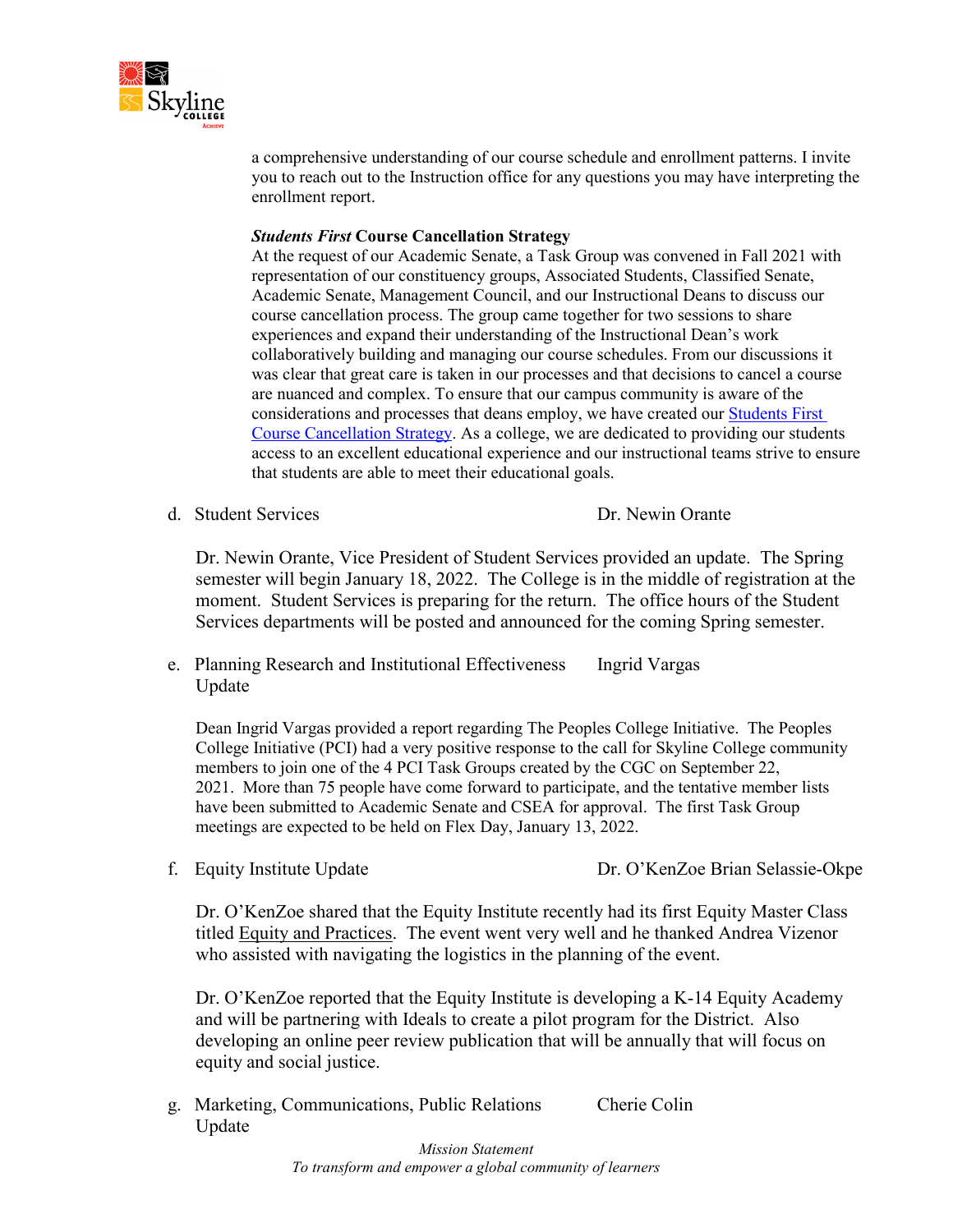

Cherie Colin provided some MCPR updates. Monday, January  $3<sup>rd</sup>$  there will be an Open House to welcome everyone back to campus. It will be held in building 4, third floor, room 4311 the Administrative Suite. Refreshment and light snacks will be provided.

The Success Summit will be held Friday, January 21<sup>st</sup>. Andrea Vizenor is taking the lead in planning the event. Registration is open and the link is below. Registration is free to students to attend.

Success Summit [https://events.r20.constantcontact.com/register/eventReg?oeidk=a07ein7cmipe865e3f7&](https://events.r20.constantcontact.com/register/eventReg?oeidk=a07ein7cmipe865e3f7&oseq=&c=&ch) [oseq=&c=&ch=](https://events.r20.constantcontact.com/register/eventReg?oeidk=a07ein7cmipe865e3f7&oseq=&c=&ch)

An Agency of Record has been secured for the District. This will be a districtwide marketing enrollment campaign. Skyline College is also doing an enrollment campaign which will cost \$29,000. There is also a branding study to look at what is the brand of Skyline College, what does it mean, what's the personality and what is the persona of Skyline College. The research project is going to begin in January.

# **Action Item: To Create a Task Group for the branding study.**

Motion to create a task group for the branding study. Work to begin in January. (M/S Lindsey Ayotte/Andrea Vizenor)

Aye. Unanimously.

# Constituent Committee Report

No reports

V. Next Meeting – January 26, 2022

# **Motion to adjourn.**

(M/S Sherrie Prasad/Andrea

Vizenor)

Ayes. Unanimously.